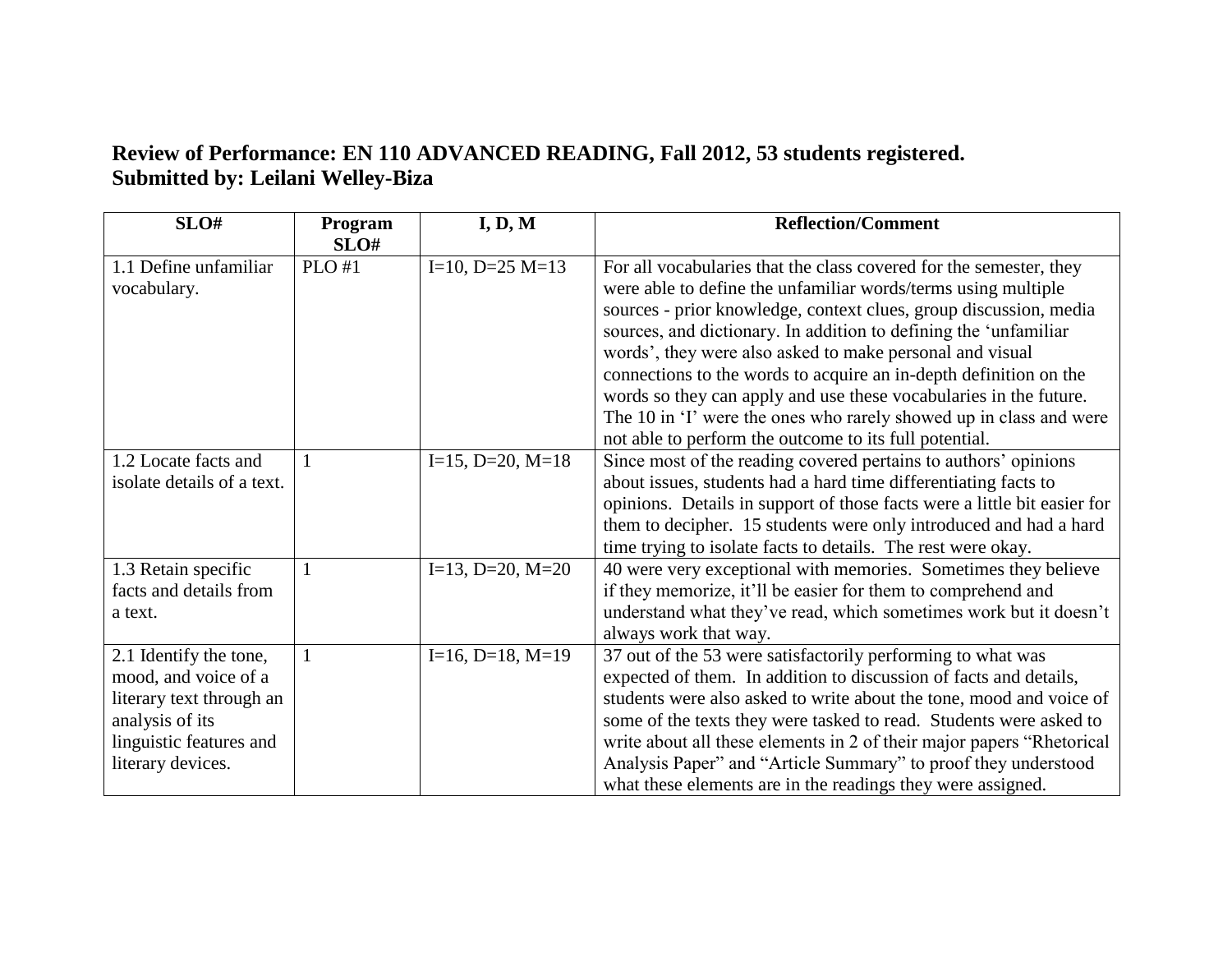| 2.2 Identify the theme<br>of a literary text and<br>the ways it is<br>embodied by formal<br>elements.                    | $\mathbf{1}$ | $I=15$ , $D=20$ , $M=18$ | I love the activity brainstorming where I write up the 'title' of the<br>targeted text on the board/in paper and ask students to brainstorm<br>ideas of themes they expect to encounter in the assigned text<br>without having to see the text. This always activates prior<br>knowledge and builds schema for new ideas and opinions of their<br>peers and given information by instructor. Graffiti Board is another<br>great activity that allows students to think creatively and<br>incorporate colorful illustrations of what the themes were in the<br>readings. |
|--------------------------------------------------------------------------------------------------------------------------|--------------|--------------------------|-------------------------------------------------------------------------------------------------------------------------------------------------------------------------------------------------------------------------------------------------------------------------------------------------------------------------------------------------------------------------------------------------------------------------------------------------------------------------------------------------------------------------------------------------------------------------|
| 2.3 Identify and<br>analyze common<br>semantic features such<br>as connotation,<br>denotation, and figures<br>of speech  | -1           | $I=10$ , $D=19$ , $M=24$ | Every text contains new words, and phrases where students are<br>unfamiliar with. Sometimes, it entails semantic features that need<br>further exploring through internet browsing for more in-depth<br>explanations and further discussion in class of what they found.                                                                                                                                                                                                                                                                                                |
| 2.4 Distinguish<br>between facts and<br>opinions in a text.                                                              | $\mathbf{1}$ | $I=19$ , $D=19$ , $M=15$ | Students constantly struggle with separating facts from opinions.                                                                                                                                                                                                                                                                                                                                                                                                                                                                                                       |
| 2.5 Evaluate ideas<br>presented in a text by<br>determining the<br>rhetorical structures<br>used to persuade<br>readers. | $\mathbf{1}$ | $I=20, D=20, M=13$       | Students were asked to write a "Rhetorical Analysis Paper" on<br>Mohandas Ghandi's essay "My Faith in Nonviolence". Before<br>submitting their Final Drafts, they followed the Pre-Writing stages<br>to generate and organize ideas in a systematic way. Students also<br>did Peer Reviews to get a different set of feedbacks from their<br>peers. Most students displayed mastery in this assignment by<br>writing about what was expected of them.                                                                                                                   |
| 2.6 Recognize the<br>implicit assumptions<br>and values underlying<br>a written work.                                    | $\mathbf{1}$ | $I=20, D=23, M=10$       | Reflections were required in the form of journal writing and<br>students also showcased their understanding of each reading by<br>summarizing and paraphrasing in addition to making connections to<br>their lives or what's happening around them.                                                                                                                                                                                                                                                                                                                     |
| 3.1 Write a summary<br>of a text that                                                                                    | $\mathbf{1}$ | $I=10, D=24, M=19$       | In every reflection paper, students were required to summarize,<br>discuss what they think and feel about the text and make                                                                                                                                                                                                                                                                                                                                                                                                                                             |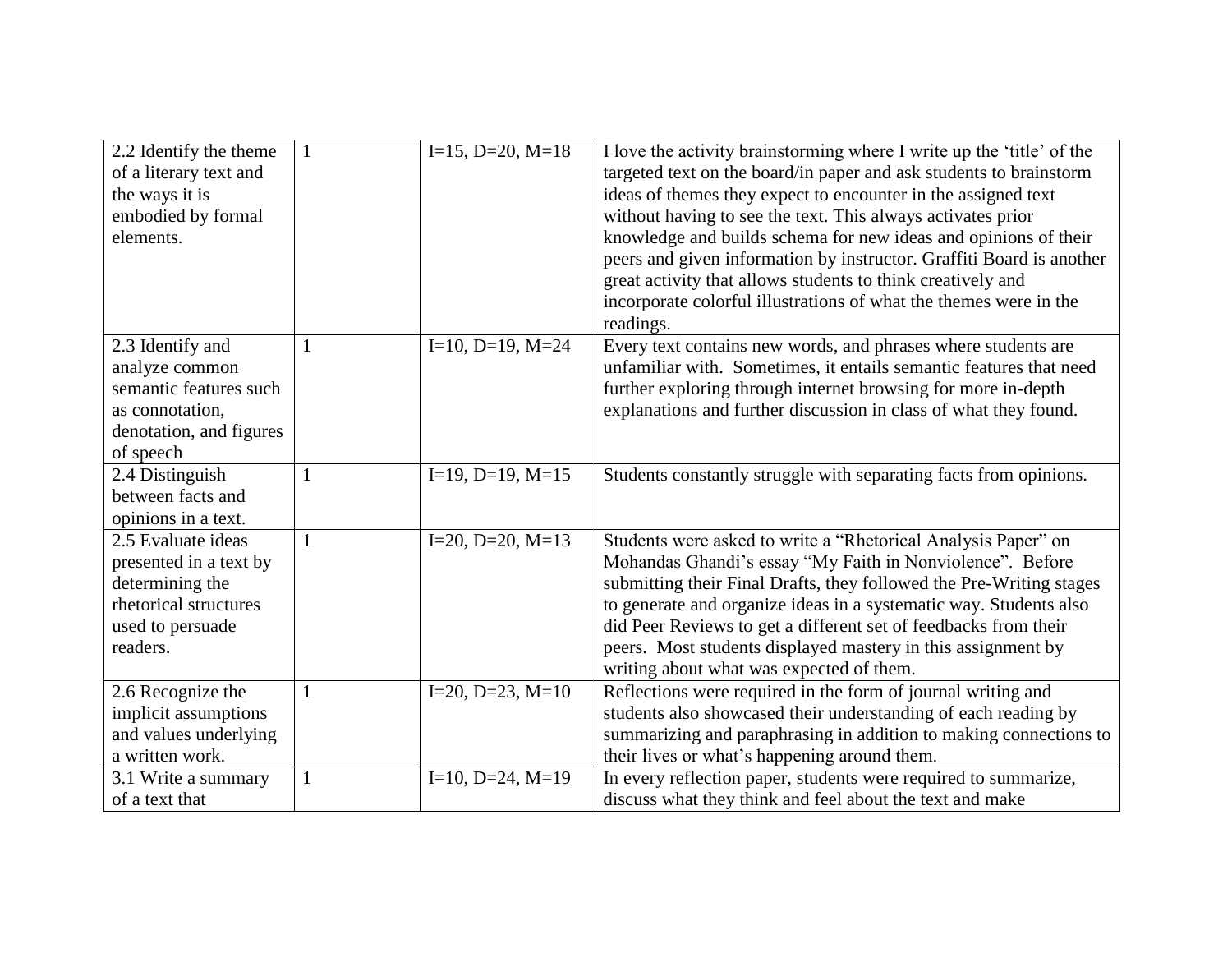| demonstrates an<br>understanding of the<br>main ideas of the text.                                                                                                   |              |                          | connections to their daily lives or what goes on around them. One<br>of the two major papers they were required to submit was the<br>'Article Summary' where they were to discuss a summary of what<br>they read, write a in-depth reflection of what they've read and a<br>critique of the author's writing style, organization etc. |
|----------------------------------------------------------------------------------------------------------------------------------------------------------------------|--------------|--------------------------|---------------------------------------------------------------------------------------------------------------------------------------------------------------------------------------------------------------------------------------------------------------------------------------------------------------------------------------|
| 3.2 Write a paraphrase<br>of a passage that<br>demonstrates an<br>understanding of the<br>content of the passage.                                                    | $\mathbf{1}$ | $I=10$ , D=23, M=20      | Same as above.                                                                                                                                                                                                                                                                                                                        |
| 3.3 State the main idea<br>of a text.                                                                                                                                |              | $I=9, D=23, M=21$        | Main ideas were also expected to be discussed in their summaries.                                                                                                                                                                                                                                                                     |
| 3.4 Ascertain the<br>meaning of a passage<br>by identifying main<br>ideas, supporting<br>details, and logical or<br>narrative sequences.                             | $\mathbf{1}$ | $I=10, D=21, M=23$       | Same as above                                                                                                                                                                                                                                                                                                                         |
| 3.5 Evaluate ideas<br>presented in a text by<br>determining their<br>logical validity, their<br>implications, and their<br>relationship to ideas<br>beyond the text. | $\mathbf{1}$ | $I=11$ , $D=20$ , $M=22$ | Article Summary require students to read multiple articles that<br>shares the same ideas, themes and elements and compare all articles<br>using internet and other research tools to back up what they found<br>on each reading.                                                                                                      |

**Additional observations:** Although, this course does have some writing component, I still think it needs to be balanced. The reading and writing component, I believe should be 50/50. Although i'd- ing main ideas are truly crucial to a successful outcome, it shouldn't be reiterated all throughout the SLO list. Understanding what each text entails requires more than just identifying main ideas, and vocabs but writing about semantics of the entire text, discussing and writing about rhetorical structures including author and his/her style among other things.